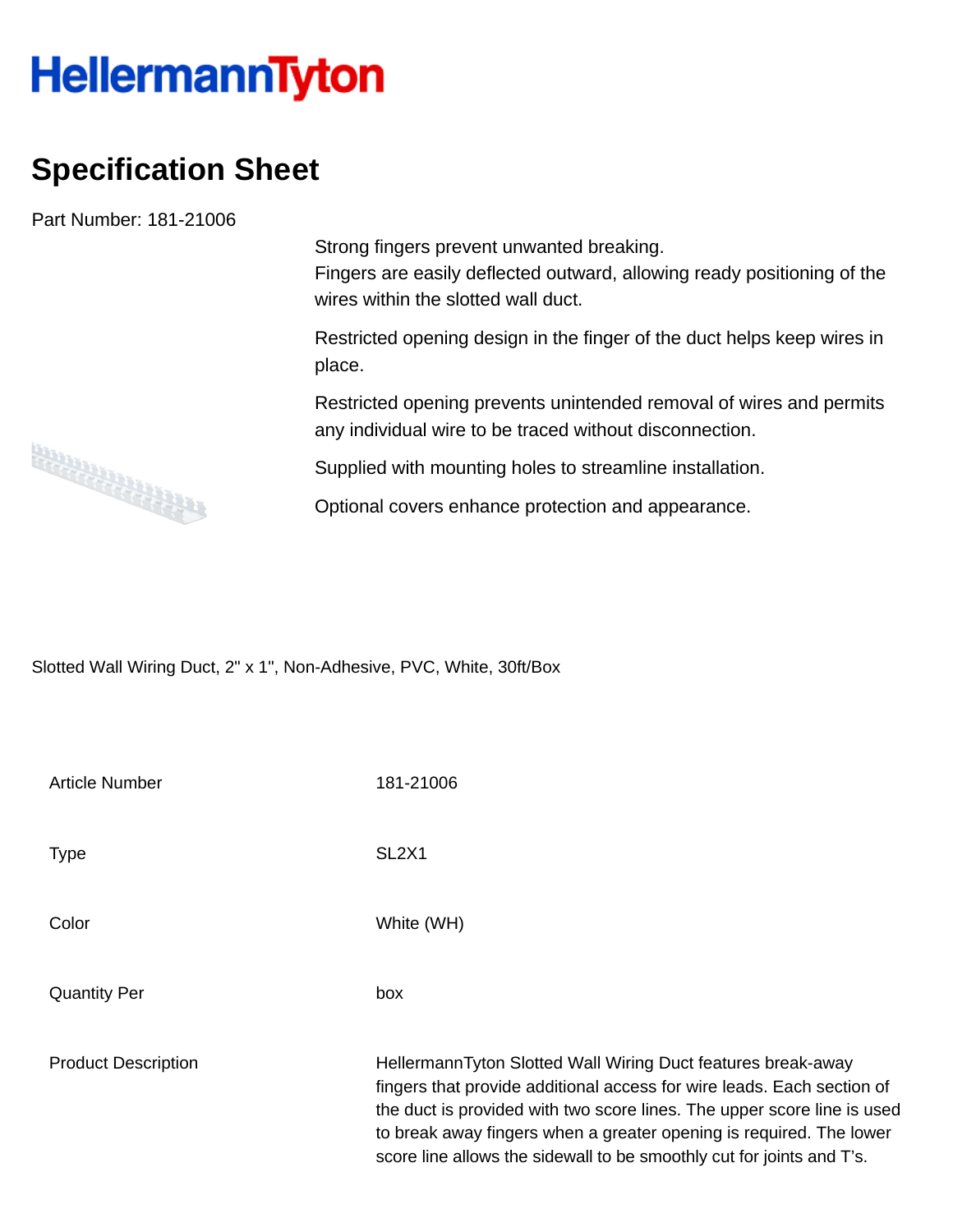| <b>Short Description</b>         | Slotted Wall Wiring Duct, 2" x 1", Non-Adhesive, PVC, White,<br>30ft/Box |
|----------------------------------|--------------------------------------------------------------------------|
| <b>Global Part Name</b>          | SL2X1-PVC-WH                                                             |
| Length L (Imperial)              | $6.0\,$                                                                  |
| Length L (Metric)                | 1.83                                                                     |
| Width W (Imperial)               | 2.0                                                                      |
| Width W (Metric)                 | 50.8                                                                     |
| Height H (Imperial)              | 1.06                                                                     |
| Height H (Metric)                | 26.9                                                                     |
| Mounting Hole Centers (Imperial) | 4.0                                                                      |
|                                  |                                                                          |
| Material                         | Polyvinylchloride (PVC)                                                  |
| <b>Material Shortcut</b>         | <b>PVC</b>                                                               |
| Flammability                     | Self-extinguishing                                                       |
| Halogen Free                     | No                                                                       |
| <b>Operating Temperature</b>     | +122°F (+50°C)                                                           |